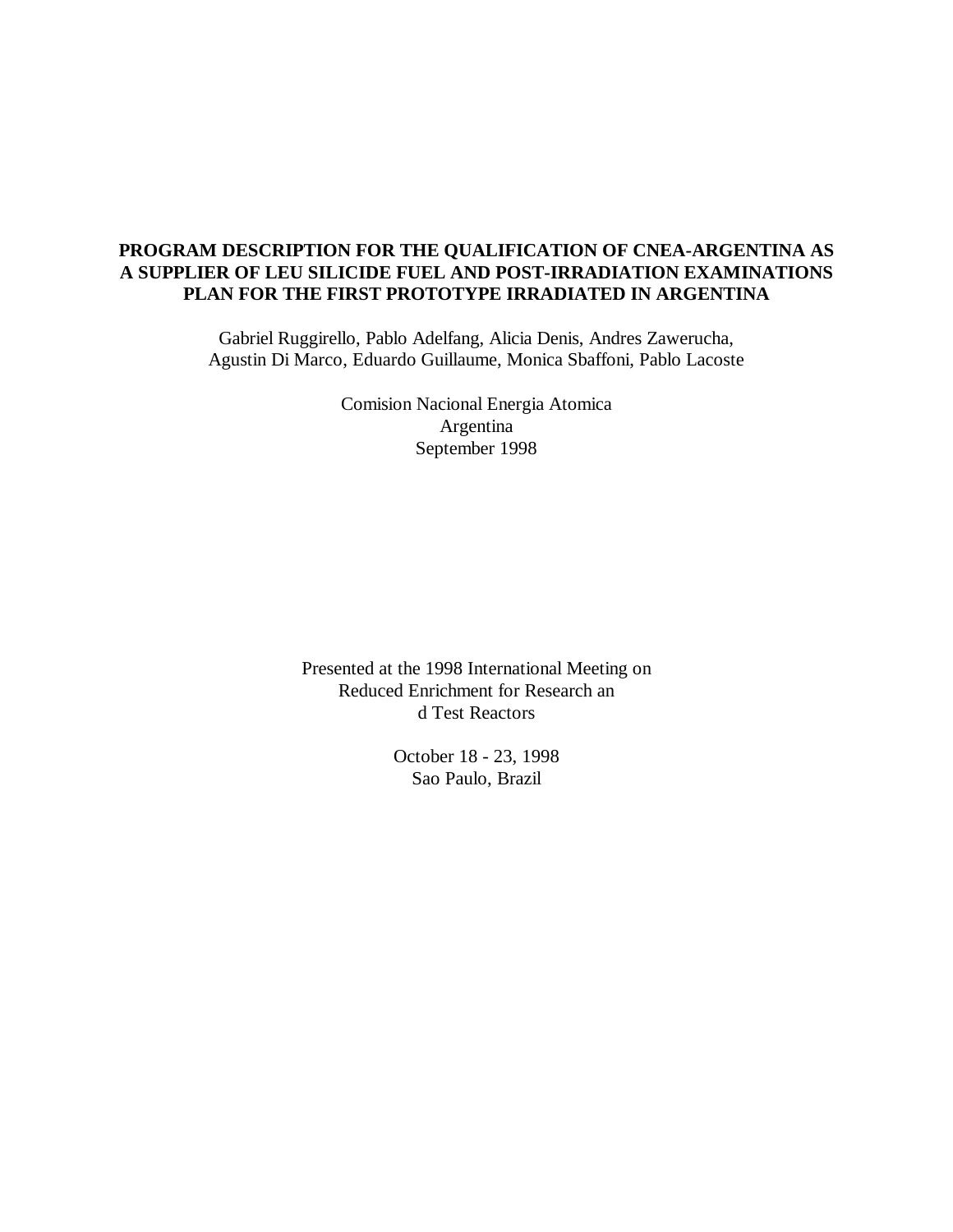## **PROGRAM DESCRIPTION FOR THE QUALIFICATION OF CNEA-ARGENTINA AS A SUPPLIER OF LEU SILICIDE FUEL AND POST-IRRADIATION EXAMINATIONS PLAN FOR THE FIRST PROTOTYPE IRRADIATED IN ARGENTINA**

Gabriel Ruggirello, Pablo Adelfang, Alicia Denis, Andres Zawerucha, Agustin Di Marco, Eduardo Guillaume, Monica Sbaffoni, Pablo Lacoste

> Comision Nacional Energia Atomica Argentina September 1998

> > *Abstract*

*In this report we present a description of the ongoing and future stages of the program for the qualification of CNEA (Comisi6n Nacional de Energia At6mica, Argentina) as a supplier of low enriched uranium (LEE9 silicide fuel elements (FE) for research reactor Particularly we will focus on the characteristics of the future irradiation experiment on a new detachable prototype, the post-irradiation examinations (PIE) plan for the already irradiated prototype P04 and an overview of the recently implemented PIE facilities and equipment.*

*The program is divided in several steps, some of which have been already completed It includes: development of the uranium silicide fissile material, irradiation and PIE of LEU silicide miniplates and irradiation and PIE of several full-scale prototypes. Important investments have been already carried out in the facilities for the FE production and PIE.*

## 1. PROGRAM FOR THE QUALIFICATION OF CNEA-ARGENTINA AS A SUPPLIER OF LOW ENRICHED URANIUM SILICIDE FUEL FOR RESEARCH REACTORS.

## 1.1.PROGRAM DESCRIPTION

The main goal of the Argentinean Silicide Fuel Program is to qualify the technology and the associated facilities developed by CNEA, for the production of fuel elements for research reactors, using uranium silicide as fissile material. The program consists of the following stages:

- Development of processes, at laboratory scale, to prepare the uranium silicide fissile material. This phase is completed.
- Several miniplates Of U3Si,,, dispersed in an aluminum matrix were fabricated at CNEA and irradiated in the Oak Ridge Research Reactor (ORR), in the framework of the Reduced Enrichment for Research and Test Reactors Program (RERTR). The PIE of these miniplates were carried out in the Oak Ridge National Laboratory [1], [2].

One FE with uranium silicide (U3Si2) was manufactured at CNEA with the aim of performing a complete irradiation experiment in the ORR. Experts of the Oak Ridge National Laboratory qualified the production processes. This fuel element (P04) was later irradiated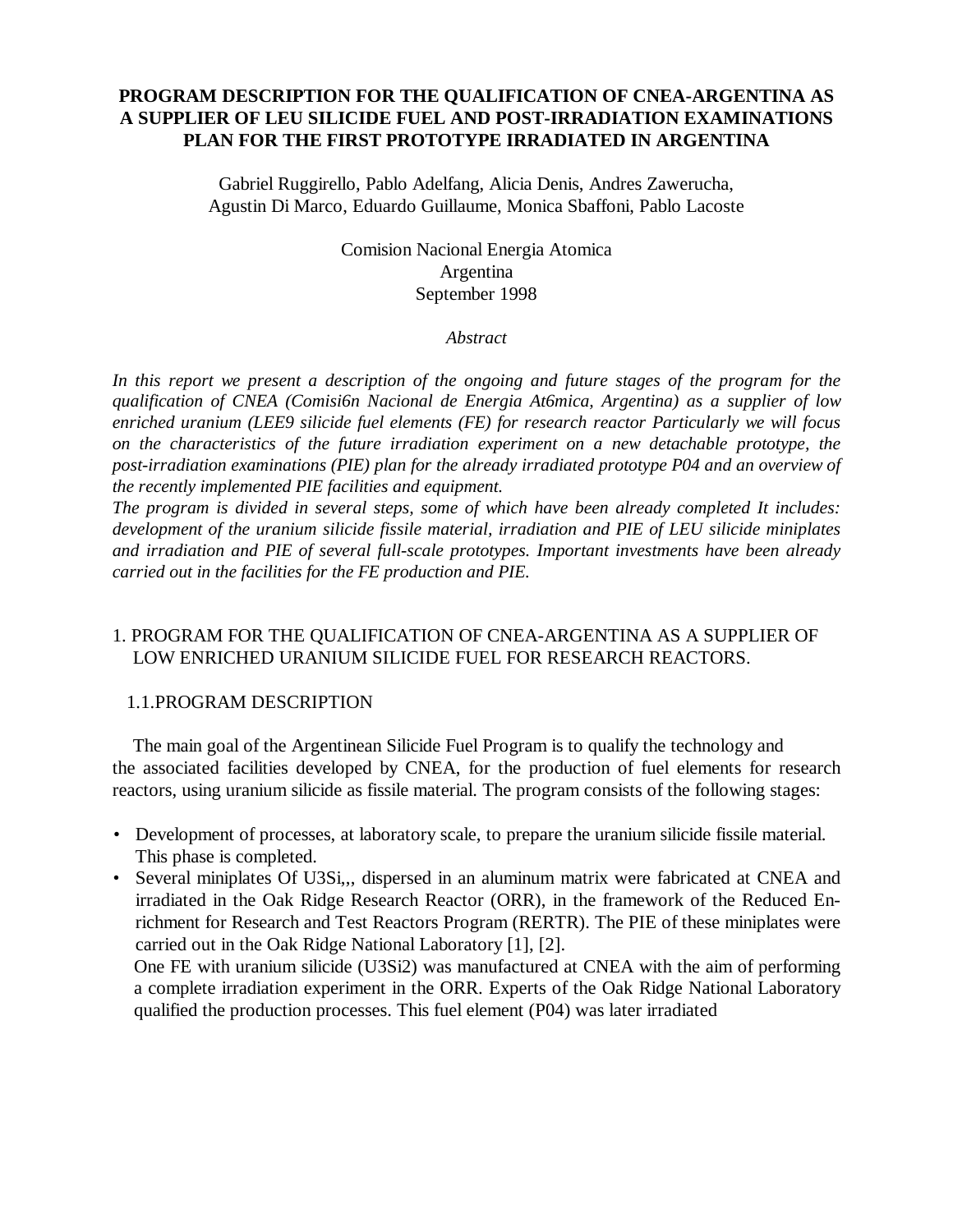in the RA-3 reactor in Argentina. Some non-destructive poolside inspections have been carried out on this fuel element and CNEA is presently initiating non destructive and destructive PIE in hot cells.

- Upgrading and equipping the existing fuel fabrication facilities to manufacture full-scale silicide fuel elements for the Argentinean RA-3 reactor.
- Design, fabrication, irradiation in the RA-3 and PIE of two full scale FE (P06 and P07). The envisaged bum-up will be in the order of 50% of the initial ... U mass. Instrumentation will be provided during irradiation and a complete set of non-destructive and destructive PIE will be performed in the pool and in hot cells.
- Implementation of facilities and associated equipment to perform destructive and nondestructive PIE, in both pool and hot cells.

# 1.2. FABRICATION FACILITIES UPGRADING

A relevant process of improvement and upgrading of fabrication facilities has been carried out with the aim of setting up the equipment necessary for silicide material fabrication. The main achievements can be summarized as follows:

- Modification of the fuel fabrication glove boxes ventilation system, in order to ensure a protective, low oxygen atmosphere, for silicide fuel manipulation.
- Installation of a new induction furnace, computer controlled, for silicide material preparation.
- Emplacement in the glove boxes line of new equipment for particle size adjusting: jaw crusher and planetary ball mill.
- New equipment for quality control inspection of silicide fuel plates and fuel assemblies: X-ray inspection device and improvement of the metrology room.

# 1.3. FULL-SCALE IRRADIATION EXPERIMENT (P-06 PROTOTYPE)

The main purpose of this full-scale irradiation test is to verify the fulfillment of all the qualification criteria with respect to: corrosion resistance of the FE, mechanical rigidity, integrity (related to the release of fuel material or fission products), deformation by swelling or blistering (specially in relation with cooling channel dimensions) and clad surface temperature compatible with mechanical stability of the fuel.

## 1. 3. 1. Fuel Element:

This prototype is being designed as a detachable FE, to ease its underwater disassembling in the pool. Welding will be avoided as far as possible, pieces requiring attachment will be screwed or connected through easy removable mechanisms. The geometrical characteristics will be similar to the standard RA-3 FE. Two different versions, carrying 19 or 17 active plates, are being considered. The outer (active or not) plates will be fixed to both side plates, the rest of the fuel plates will slide on slots located on the side plates. Some neutronic and temperature instrumentation will be provided, including self-powered detectors, activation wires and foils and thermocouples. The fissile material for the meat will be U3Si2 prepared by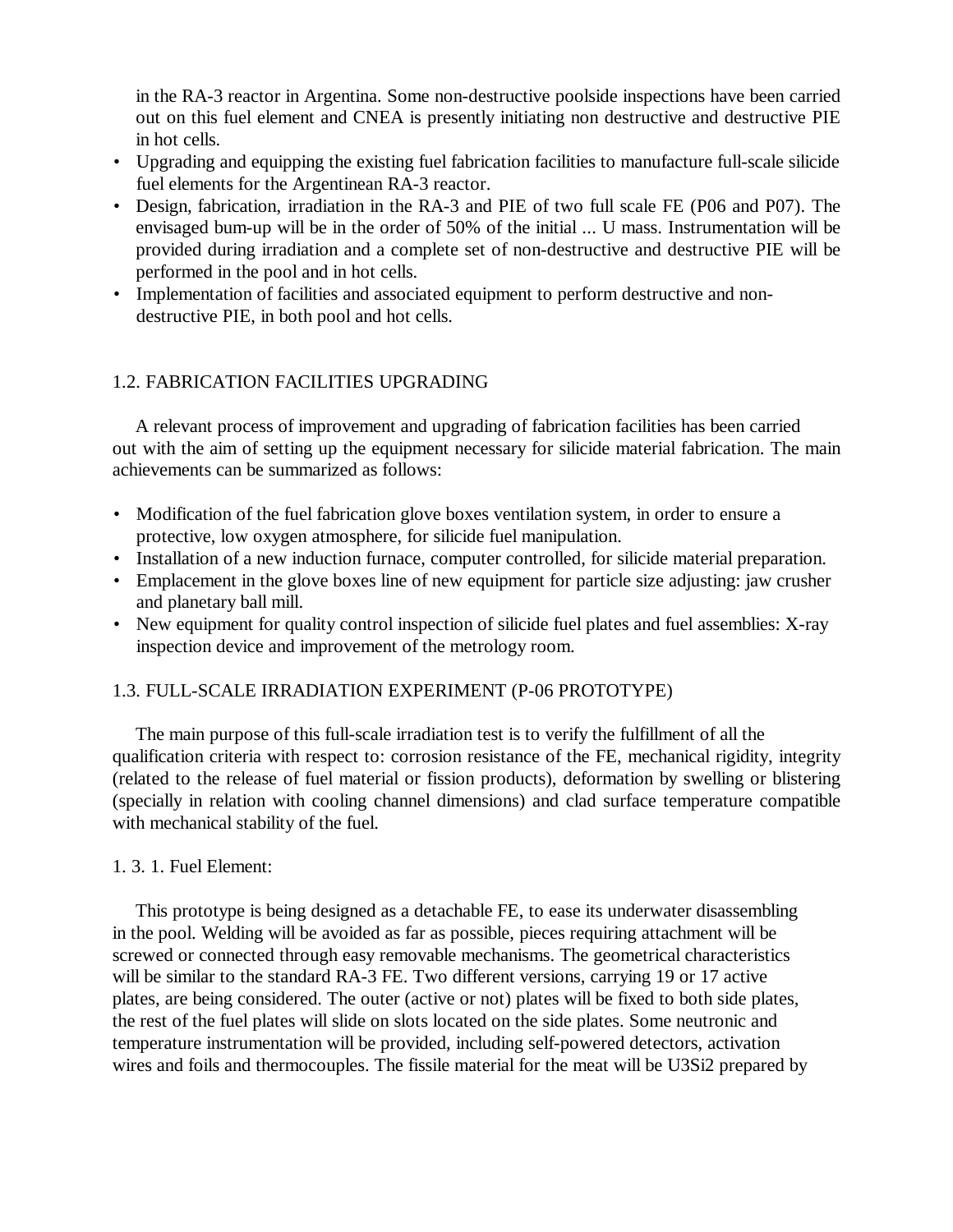high temperature melting of metallic uranium and high purity silicon. The final compact fissile core will be prepared by the usual procedures; aluminum powder will be used for dispersion.

A complete pre-irradiation characterization, in pile monitoring and PEE will be applied, with the aim of verifying all the requirements of the qualification program. Before irradiation the FE will be tested in a hydraulic test loop to measure cooling water flow versus pressure drop over FE height.

#### 1.3.2. RA-3 Reactor:

The irradiation experiment will be performed in the Argentinean RA-3 reactor. This is a pool type reactor, refrigerated and moderated with light water. Cooling is provided by down-going forced convection. The core consists in 20 to 27 FE and 5 control elements. The equilibrium configuration at the moment of the irradiation will be, most probably, the one with 25 fuel elements, which corresponds to an average nominal power of 5 MW, so all the preliminary calculations for designing and licensing the experiment are being carried out these conditions.

#### 1.3.3. Irradiation program

The irradiation positions in the RA-3 will be defined in accordance with the results of an exhaustive set of neutronic and thermal hydraulic calculations that are being carried out at present. Before irradiation or during the experiment the following controls will be performed:

- Reactivity measurements of the fresh fuel with the reactor at low power.
- On line monitoring of neutron flux and temperature.
- Visual inspections in the reactor pool, during reactor shutdown periods.
- Determination of spatial neutron flux distributions by neutron activation techniques

## 2. POST-HULADIATION EXAMNATIONS PLAN FOR THE FIRST LEU SILICIDE FUEL ELEMENT IRRADIATED IN ARGENTINA (P-04 PROTOTYPE)

A Uranium Silicide ( U3Si2-Al matrix) prototype fuel element was fabricated in 1987 in Argentina as a part of the RERTR program,. At that time it was planned that this prototype would be irradiated at the ORNL Reactor and consequently its design and characteristics were the appropriate for that reactor. Shortly after that, the ORNL Reactor was shut down. Nevertheless, Argentina decided to go on with the program, and the prototype was modified to fulfil the requirements for irradiation in the Argentinean RA-3 Reactor.

The most important modification involved the straightening of all its plates, which had a curved shape; so the prototype was redesigned and reconstructed using the same active plates with another structural frame appropriate for the RA-3 grid. It was called P-04. Table I shows the main features of the P-04 prototype.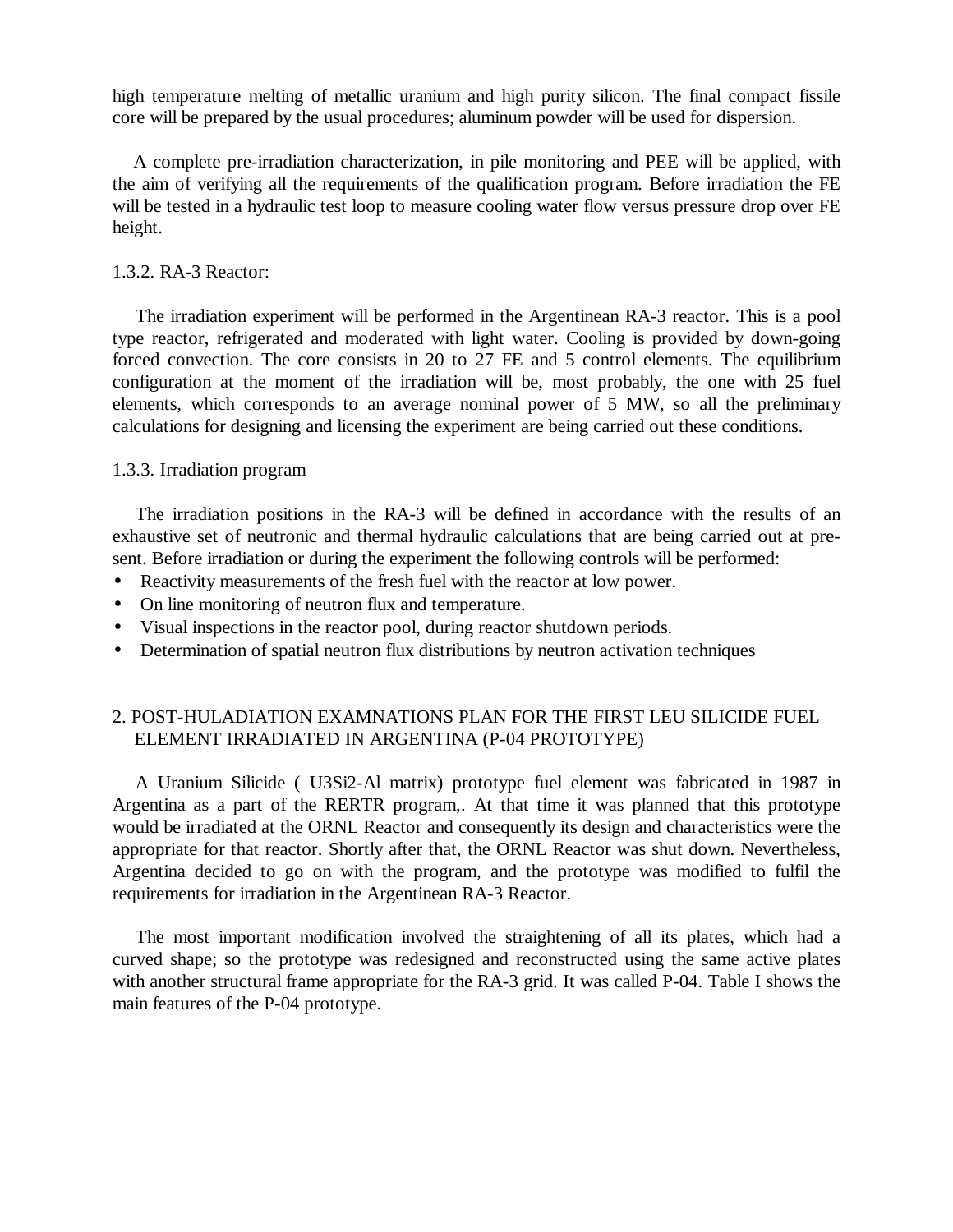| Enrichment                 | 19.75%                              |
|----------------------------|-------------------------------------|
| Meat fuel matrix           | $U_3Si_2$ -Al                       |
| Number of plates           | 19                                  |
| Plate thickness            | $1.3 \text{ mm}$                    |
| Meat dimension             | 585 x 60 x 0.55 mm                  |
| Coolant gap between plates | $2.9$ mm                            |
| U235 mass per plate        | 17.9 <sub>g</sub>                   |
| U235 mass into the element | 340,33 g                            |
| Meat fuel density          | $\overline{14.8}$ g/cm <sup>3</sup> |

Table 1. Main parameters of the P-04 Prototype



*Figure 1. Irradiation history of the P-04 prototype. The gap indicates the largest shutdown; the short ones are not shown".*

The irradiation was carried out in the RA-3 Reactor since April 23, 1996 until October 27, 1997. The P-04 prototype was irradiated at three different core positions. At first it was introduced in a peripheral position, then it was shifted to a position next to the core center, where it faced the maximum thermal flux (about 3.55E13 n.seg-l.cm-2), and finally it was shifted to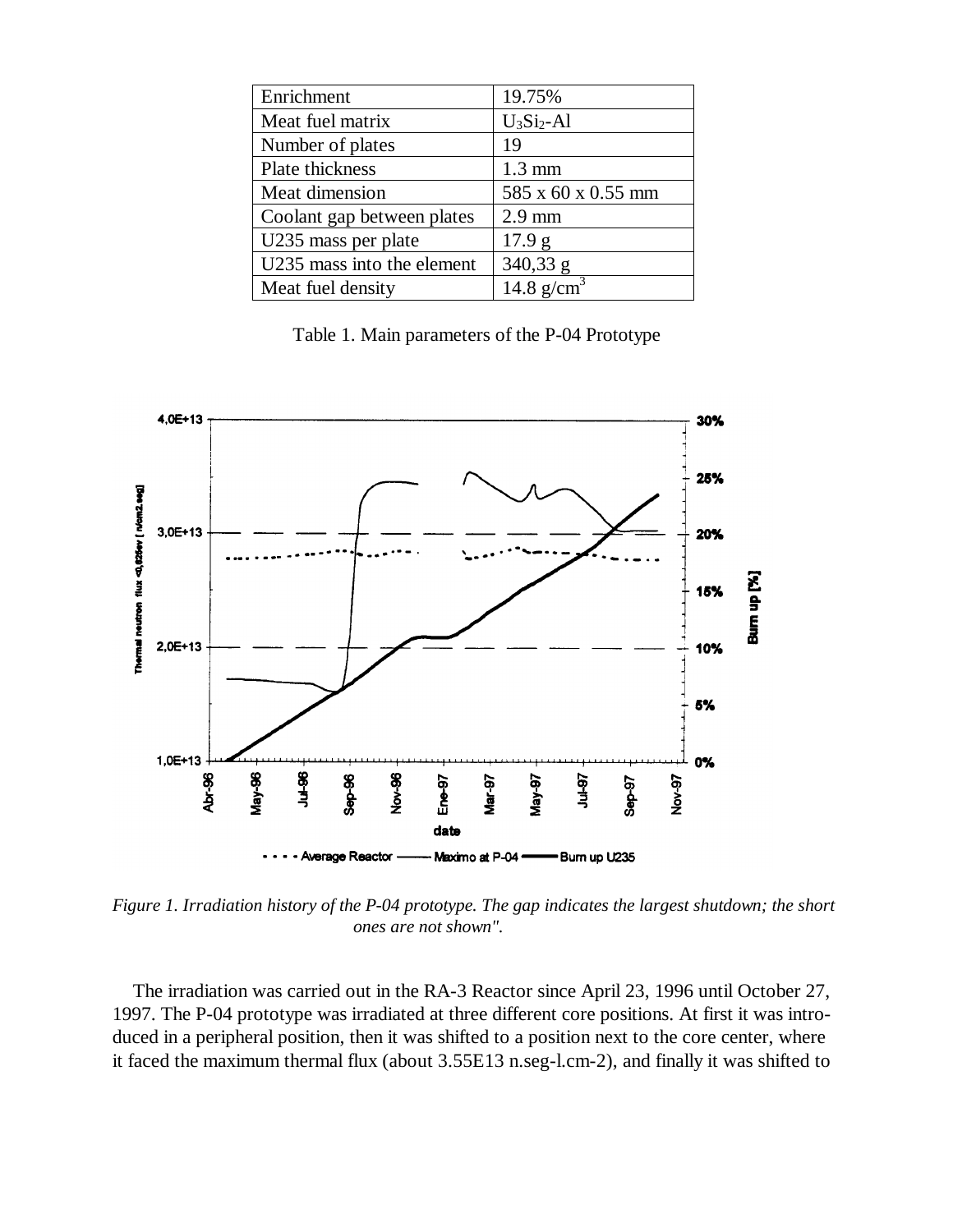another peripheral position. Figure I shows the irradiation history of the P-04 prototype in the RA-3 Reactor [3].

#### 2. 1. FOLLOW-UP OF THE IRRADIATION BEHAVIOR

In order to follow-up the behavior of the P-04 during the irradiation, periodical visual inspections were planned. An ad-hoc station was installed at the rim of the pool. This station consists of two parts: the bottom part is a 4.5 m deep underwater shelf where the fuel element can be positioned either vertically or horizontally, and the upper part is an inverted telescope that allows to scan visually the whole external surface of the fuel element. The observation is done directly through a 40x-magnification lens mounted on the tube, where a photographic camera can also be attached. A pipeline with a suction pump was installed to remove the water heated by the fuel element, so as to avoid the upward convection flow that could blur the image.

By positioning the fuel element vertically and using an appropriate lamp situated just below the fuel **element nozzle, the gap between plates can be** easily estimated and later measured on the photographs. The inspections were performed immediately after the reactor shutdowns between normal operation cycles, it is not necessary to let the FE decay for cooling.

Figure 2 shows an operator performing the visual inspection with the described system.



Figure 2. On-line visual inspection station at RA-3 pool reactor.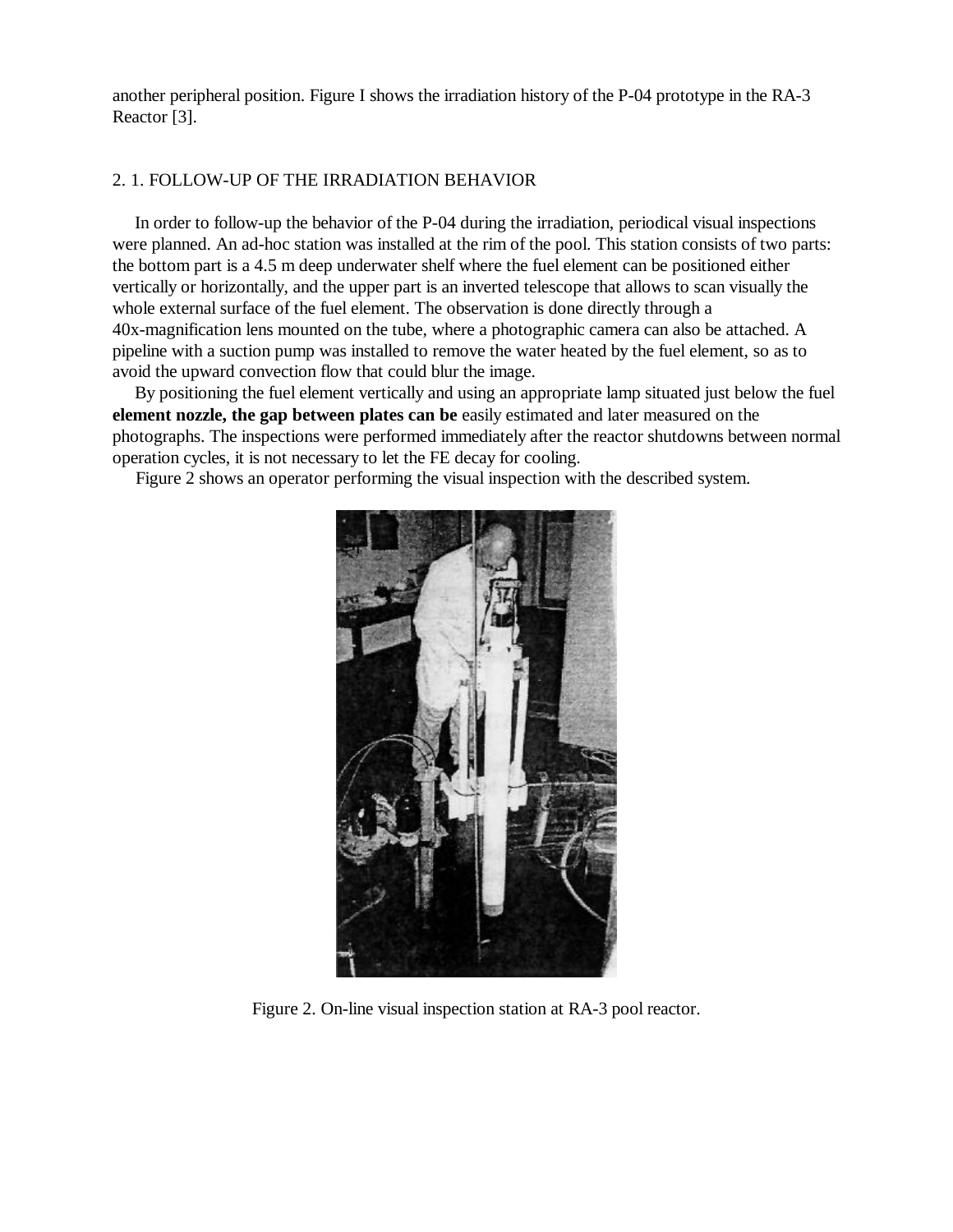No anomalies were observed during the visual inspections. The P-04 showed a good general external appearance and no deformation of the assembly was noticed.

Examination of the coolant channels with the element backlighted showed the plates perfectly straight and flat. Neither bowing nor swelling were observed.

The external surfaces of both outer plates were found clean and did not show any sign of corrosion. Only when the burnup reached the value corresponding to the third dwelling in the core, a slight extended black stain appeared in the middle of the meat zone.



Figure 3 & 4. Backlighted and frontlighted photographs of the P-04 taken during visual inspection.

Despite the fact that the fuel element appearance seemed to be good, during its irradiation period a slight increase of the total activity was noticed in the pool, especially  $133$ Xe activity. As the P-04 had reached an important burnup at that time (ca. 23% of the initial ... U mass) the decision of ending its irradiation was taken and a PEE program was planned.

#### 2.2. POST MADIATION EXAMINATION

The post irradiation examination program will be performed in our hot cells laboratory (LAPEP). These hot cells were recently built and the equipment for PIE is being implemented at present.

Nowadays LAPEP consists of two lines of hot cells, one for gamma active materials and another one with a gas-tight box for alpha-gamma active fuel materials. They have a 20 cm thick shielding made of lead bricks. The alpha-gamma line has four working posts and a small annex cell with a complete metallographic microscope. These cells allow the handling of radioactive sources of up to 200 Ci equivalent to  $60C<sub>0</sub>$  [4].

After a convenient decay time, the P-04 will be transported using a standard fuel flask to the LAPEP.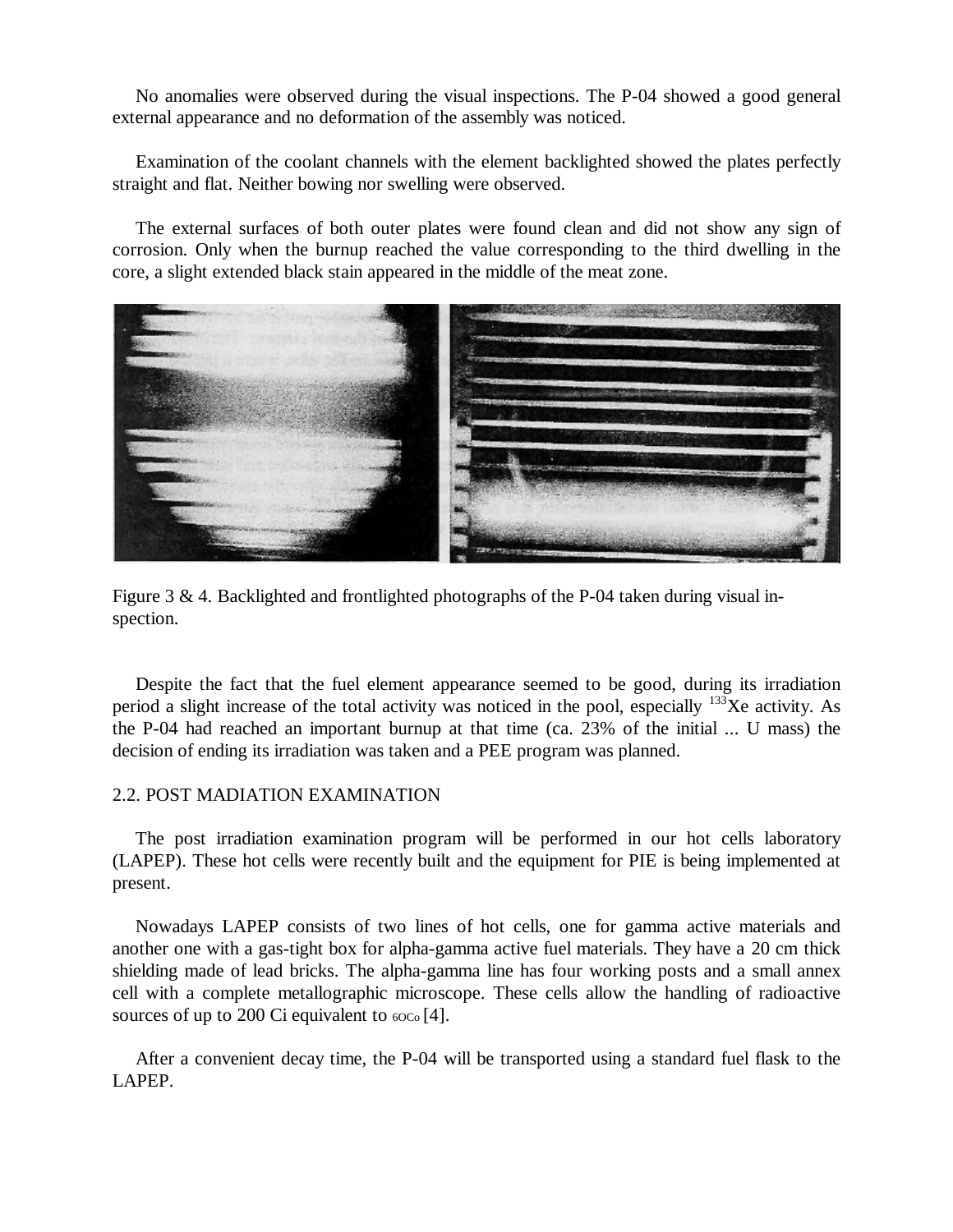By the end of this year, according to the measurements performed in the Pool and to the calculations, the prototype will have a total activity of 2350 Ci (eq.  $^{60}$ Co) and the dose rate at contact with a 20 cm Pb-shield will be 0,07 mSv/h [5].



element being operated at the mockup. perform scan testing in fuel plates.



Figure 5. Machine for dismantling the fuel Figure 6. Standard Cartesian Robot used to

The first task will be to dismantle the element so as to handle the fuel plates separately. A special machine was built for this purpose, which can disengage both structural side plates. By rolling these side plates the fuel plates are released, so they can be appropriately stored and tested individually. Operators are presently being trained with this machine in a working post telemanipulator mockup shown in Figure.

Because of the small size of the hot cells, versatile and multipurpose equipment was considered apt to perform at the same post the dimensional measurements, gamma scanning and other non-destructive testing using eddy current or ultrasonic gauges. This equipment consists of a standard Cartesian Coordinate Robot, which was modified and enhanced. A specific computer program drives the robot's three-axis movement to perform any directional scan. Figure 6 shows the robot carrying out a thickness profile of the fuel plate, using two opposite LVDT gauges.